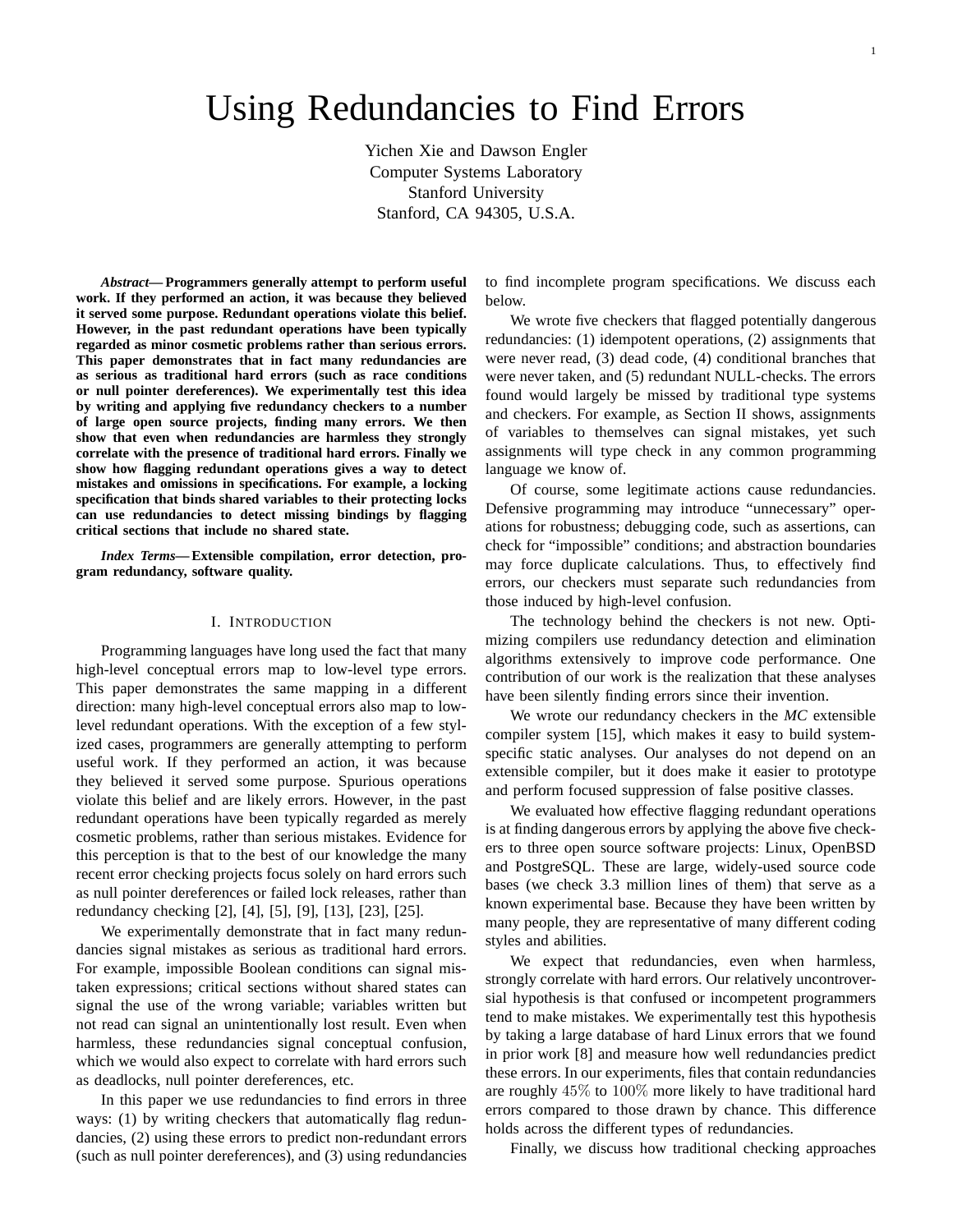based on annotations or specifications can use redundancy checks as a safety net to find missing annotations or incomplete specifications. Such specification mistakes commonly map to redundant operations. For example, assume we have a specification that binds shared variables to locks. A missed binding will likely lead to redundancies: a critical section with no shared state and locks that protect no variables. We can flag such omissions because we know that every lock should protect some shared variable and that every critical section should contain some shared state.

This paper makes four contributions:

- 1) The idea that redundant operations, like type errors, commonly flag serious correctness errors.
- 2) Experimentally validating this idea by writing and applying five redundancy checkers to real code. The errors found often surprised us.
- 3) Demonstrating that redundancies, even when harmless, strongly correlate with the presence of traditional hard errors.
- 4) Showing how redundancies provide a way to detect dangerous specification omissions.

The main caveat with our approach is that the errors we count might not be errors since we were examining code we did not write. To counter this, we only diagnosed ones that we were reasonably sure about. We have had close to three years of experience with Linux bugs, so we have reasonable confidence that our false positive rate of bugs that we diagnose, while non-zero, is probably less than 5%.

In addition, some of the errors we diagnose are not traditional "hard errors"– they by themselves would probably not cause system crashes or security breaches. Rather, they are nonsensical redundancies that in our opinion result in unnecessary complexity and confusion. So the diagnosis of these errors involve personal judgments that may not be shared by all readers. Although they are not as serious as hard errors, we think they should nevertheless be fixed in order to improve program clarity and readability.

Sections II through VI present the five checkers. Section VII measures how well these redundant errors correlate with and predict traditional hard errors. Section VIII discusses how to check for completeness using redundancies. Section IX discusses related work. Finally, Section X concludes.

### II. IDEMPOTENT OPERATIONS

| <b>System</b>         | <b>Bugs</b> | Minor | <b>False</b> |  |  |
|-----------------------|-------------|-------|--------------|--|--|
| Linux $2.4.5$ -ac $8$ |             |       |              |  |  |
| OpenBSD 3.2           |             |       |              |  |  |
| PostgreSQL            |             |       |              |  |  |
| TABLE.                |             |       |              |  |  |

BUGS FOUND BY THE IDEMPOTENT CHECKER IN LINUX VERSION 2.4.5-AC8, OPENBSD 3.2, AND POSTGRESQL 7.2.

The checker in this section flags idempotent operations where a variable is: (1) assigned to itself  $(x = x)$ , (2) divided by itself  $(x / x)$ , (3) bitwise or'd with itself  $(x | x)$  or (4) bitwise and'd with itself  $(x \& x)$ . The checker is the simplest in the paper (it requires about 10 lines of code in our system). Even so, it found several interesting cases where redundancies signal high-level errors. Four of these were apparent typos in variable assignments. The clearest example was the following Linux code, where the programmer makes a mistake while copying structure sa to da:

> */\* linux2.4.1/net/appletalk/aarp.c:aarp rcv \*/* **else** { */\* We need to make a copy of the entry. \*/*  $da.s$  node = sa.s node;  $da.s.net = da.s.net;$

This is a good example of how redundancies catch cases that type systems miss. This code — an assignment of an integer variable to itself — will type check in all common languages we know of, yet clearly contains an error. Two of the other errors in Linux were caused by integer overflow (or'ing an 8-bit variable by a constant that only had bits set in the upper 16 bits) which was optimized away by the gcc frontend. The final one in Linux was caused by an apparently missing conversion routine. The code seemed to have been tested only on a machine where the conversion was unnecessary, which prevented the tester from noticing the missing routine.

The two errors we found in OpenBSD are violations of the ANSI C standard. They both lie in the same function in the same source file. We show one of them below:

```
1 /* openbsd3.2/sys/kern/subr userconf.c:userconf add */
2 for (i = 0; i < pv size; i++) {
3 if (pv[i] != −1 && pv[i] >= val)
4 pv[i] = pv[i]++; /* error */
5 }
```
The error occurs at line 4, and is detected with the help of the code canonicalization algorithm in the *xgcc* front end that translates this statement into:

pv[i] = pv[i]; */\* redundant \*/* pv[i]++;

The ANSI C standard (Section 6.3) stipulates that "between the previous and next sequence point an object shall have its stored value modified at most once by the evaluation of an expression." It is mere coincidence that gcc chooses to implement the side-effects of  $pv[i]+$  after that of the assignment itself. In fact, the Compaq C compiler<sup>1</sup> evaluates pv[i]++ first and stores the *old* value back to pv[i], causing the piece of code to fail in a non-obvious way. We tested four C compilers by different vendors on different architectures<sup>2</sup>. None of them issued a warning on this illegal statement.

The minor errors were operations that seemed to follow a nonsensical but consistent coding pattern, such as adding 0 to a variable for typographical symmetry with other non-zero additions such as the following

<sup>1</sup>Compaq C V6.3-129 (dtk) on Compaq Tru64 UNIX V5.0A (Rev. 1094). <sup>2</sup>Sun Workshop 6 update 2, GNU GCC 3.2.1, Compaq C V6.3-129, and MS Visual Studio .NET.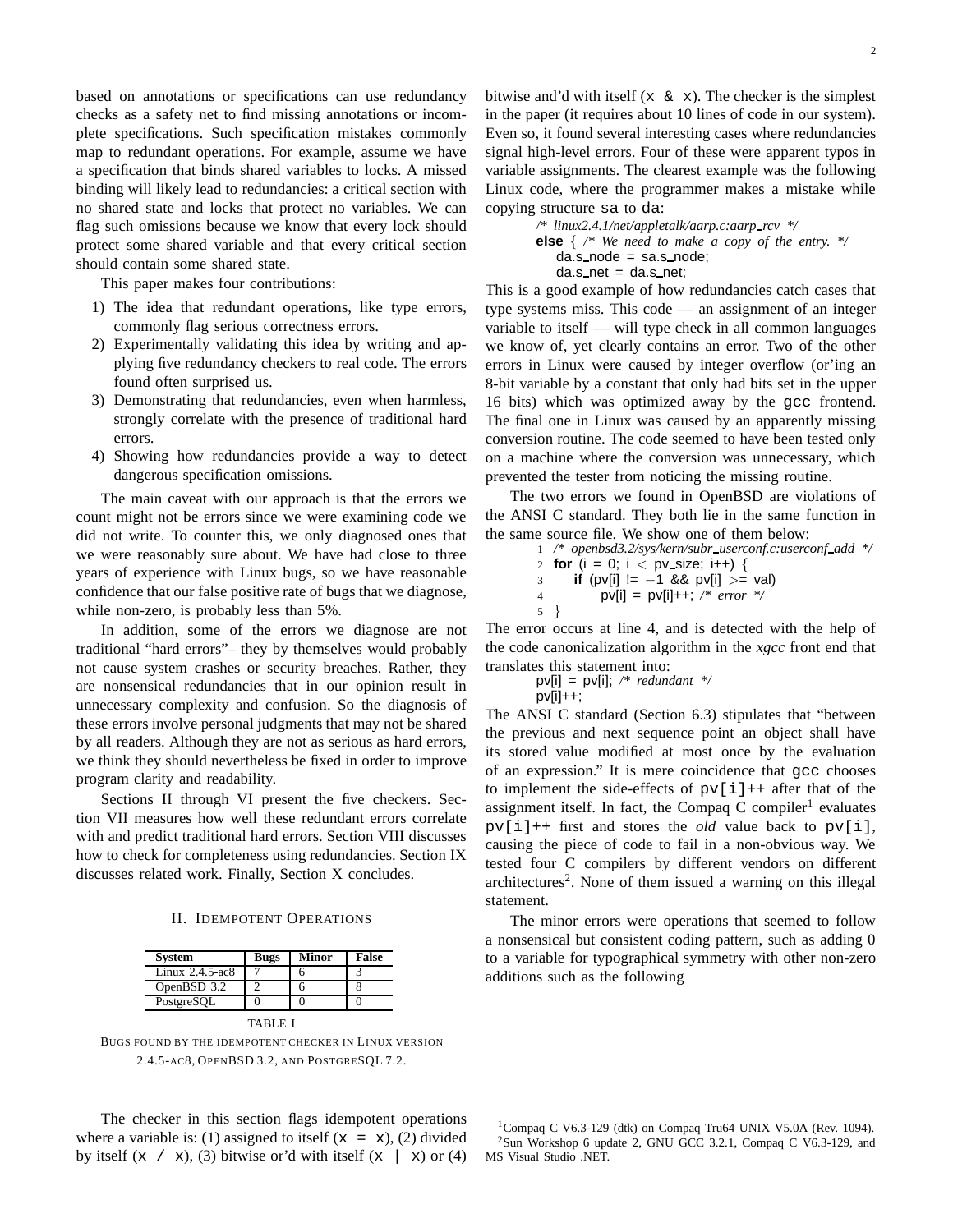```
/* linux2.4.5-ac8/drivers/video/riva/riva hw.c:
                          nv4CalcArbitration */
nvclks += 1;
nvclks += 1;
nvclks += 1;
if (mp enable)
    mclks+=4;
nvclks += 0; /* suspicious, is it a typo or
                  should it really be ''+=1''? */
```
Curiously, each of the eleven false positives we found was annotated with a comment explaining why the redundant operation was being done. This gives evidence for our belief that programmers regard redundancy as somewhat unusual.

Macros are the main source of false positives. They represent logical operations that may not map to concrete actions. For example, networking code contains many calls of the form " $x =$ ntohs(x)" used to reorder the bytes in variable x in a canonical "network order" so that a machine receiving the data can unpack it appropriately. However, on machines on which the data is already in network order, the macro will expand to nothing, resulting in code that will simply assign  $x$  to itself. To suppress these false positives, we modified the preprocessor to note which lines contain macros — we simply ignore warnings on these lines.

## III. REDUNDANT ASSIGNMENTS

| <b>System</b>         | <b>Bugs</b> | <b>False</b> | <b>Uninspected</b> |  |  |
|-----------------------|-------------|--------------|--------------------|--|--|
| Linux $2.4.5$ -ac $8$ | 129         | 26           | 1840               |  |  |
| OpenBSD 3.2           | 63          | 36           |                    |  |  |
| PostgreSQL 7.2        | 37          | 10           |                    |  |  |
| TARLE II              |             |              |                    |  |  |

BUGS FOUND BY THE REDUNDANT ASSIGNMENT CHECKER IN LINUX VERSION 2.4.5-AC8, OPENBSD 3.2, AND POSTGRESQL 7.2.

The checker in this section flags cases where a value assigned to a variable is not subsequently used. The checker tracks the lifetime of variables using a simple intraprocedural analysis. At each assignment it follows the variable forward on all paths. It emits an error message if the variable is not read on any path before either exiting scope or being assigned another value. As we show, in many cases such lost values signal real errors, such as control flow following unexpected paths, results computed but not returned, etc.

The checker found thousands of redundant assignments in the three systems we checked. Since it was so effective, we minimized the chance of false positives by radically restricting the variables it would follow to non-global and non-volatile ones that were not aliased in any way (i.e. local variables that never had their addresses taken).

Most of the checker code deals with differentiating the errors into three classes, which it ranks in the following order:

- 1) Variables assigned values that are not read, and which are never subsequently reassigned. Empirically, these errors tend to be the most serious, since they flag unintentionally lost results.
- 2) Variables assigned a non-constant value that are not read, and which are subsequently reassigned. These are

also commonly errors, but tend to be less severe. False positives in this class tend to come from assigning a return value from a function call to a dummy variable that is ignored, which is prevalent in PostgreSQL. Fortunately, such variables tend to share a consistent naming pattern (e.g., they are commonly prefixed with double underscores  $($ ) in PostgreSQL) and therefore can be easily suppressed with grep. In presenting bug counts in Table II, we do not count warnings that are so suppressed.

3) Variables assigned a constant and then reassigned other values without being read. These are frequently due to defensive programming, where the programmer always initializes a variable to some safe value (most commonly: NULL, 0, 0xffffffff, and -1) but does not read it before redefinition. We track the initial value and emit it when reporting the error so that messages with a common defensive value can be easily filtered out. Again, we do not count filtered messages in Table II.

**Suppressing false positives.** As with many redundant checkers, macros and defensive programming cause most false positives. To minimize the impact of macros, the checker does not track variables killed or generated within them. Its main remaining vulnerability are values assigned and then passed to debugging macros that are turned off:

 $x = foo \rightarrow bar$ ;

DEBUG("bar =  $d$ ", x);

Typically there are a small number of such debugging macros, which we manually turn back on by modifying the header file in which they are defined.

We use ranking to minimize the impact of defensive programming. Redundant operations that can be errors when done within the span of a few lines can be robust programming practice when separated by 20 lines. Thus we rank reported errors based on (1) the line distance between the assignment and reassignment and (2) the number of conditional branches on the path. Close errors are most likely; farther ones arguably defensive programming.

**The errors.** This checker found more errors than all the others we have written combined. There were two interesting error patterns that showed up as redundant assignments: (1) variables whose values were (unintentionally) discarded and (2) variables whose values were not used because of surprising control flow (e.g., an unexpected return).

1 */\* linux2.4.5-ac8/net/decnet/af decnet.c:dn wait run \*/* 2 **do** {  $3 \ldots$ 4 **if** (signal pending(current)) { 5 err = −ERESTARTSYS; */\* BUG: lost value \*/* 6 **break**; 7 } 8 . . . 9 } **while**(scp->state != DN\_RUN); 10 **return** 0; */\* should be "return err" here \*/*

Fig. 1. Lost return value caught by flagging the redundant assignment to err.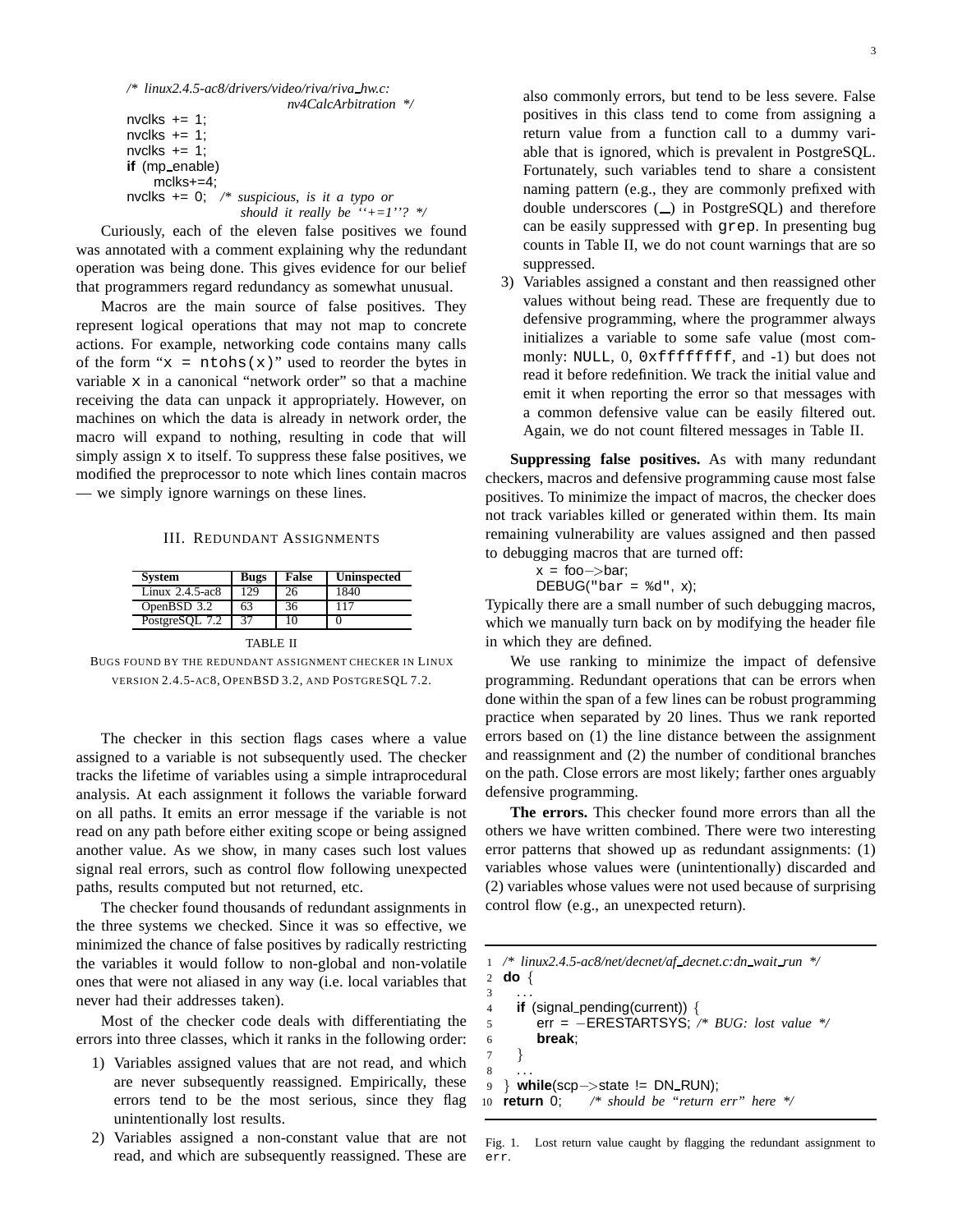*/\* linux2.4.1/net/atm/lec.c:lec addr delete: \*/* **for**(entry=priv−>lec arp tables[i]; entry  $!=$  NULL; entry=next) { */\* BUG: never reached \*/* next = entry−>next; **if**  $(...)$  { lec arp remove(priv−>lec arp tables, entry); kfree(entry); 9 } **lec\_arp\_unlock(priv)**; **return** 0; 12 }

Fig. 2. A single-iteration loop caught by flagging the redundant assignment next = entry→next. The assignment appears to be read in the loop iteration statement (entry = next) but it is dead code, since the loop always exits after a single iteration. The logical result will be that if the entry the loop is trying to delete is not the first one in the list, it will not be deleted.

```
/* linux2.4.5-ac8/fs/ntfs/unistr.c:ntfs collate names */
for (cnt = 0; cnt < min(name1_len, name2_len); ++cnt) {
   c1 = le16_to_cpu("name1++);
   c2 = le16_to_cpu("name2++);if (ic) {
       if (c1 < upcase len)
           c1 = le16_to_cpu(upcase[c1]);if (c2 < upcase len)
           c2 = le16_to_cpu(upcase[cz]);}
   /* [META] stray terminator! */
   if (c1 < 64 && legal_ansi_char_array[c1] & 8);
       return err_val;
   if (c1 < c2)
       return −1;
   . . .
```
Fig. 3. Catastrophic return caught by the redundant assignment to c2. The last conditional is accidentally terminated because of a stray statement terminator (";") at the end of the line, causing the routine to always return err val.

The majority of the errors (126 of the 129 diagnosed ones) fall into the first category. Figure 1 shows a representative example from Linux. Here, if the function signal pending returns true (a signal is pending to the current process), an error code is set (err = -ERESTARTSYS) and the code breaks out of the enclosing loop. The value in err must be passed back to the caller so that it will retry the system call. However, the code always returns 0 to the caller, no matter what happens inside the loop. This will lead to an insidious error: the code usually works but, occasionally, it will abort but return a success code, causing the client to assume that the operation happened.

There were numerous similar errors on the caller side where the result of a function was assigned to a variable but then ignored rather than being checked. The fact that logically the code contains errors is readily flagged by looking for variables assigned but not used.

The second class contains three diagnosed errors that comes from calculations aborted by unexpected control flow. Figure 2 gives one example from Linux: here all paths through a loop end in a return, wrongly aborting the loop after a single

```
/* linux2.4.1/net/ipv6/raw.c:rawv6 getsockopt */
switch (optname) \cdotcase IPV6 CHECKSUM:
    if (opt−>checksum == 0)
         val = -1;
     else
         val = opt−>offset;
     /* BUG: always falls through */
  default:
     return −ENOPROTOOPT;
  }
  len=min(sizeof(int),len);
  . . .
```
Fig. 4. Unintentional switch "fall through" causing the code to always return an error. This maps to the low-level redundancy that the value assigned to val is never used.

iteration. This error is caught by the fact that an assignment used to walk down a linked list is never read because the loop iterator that would do so is dead code. Figure 3 shows a variation on the theme of unexpected control flow. Here an if statement has an extraneous statement terminator at its end, making the subsequent return to be always taken. In these cases, a coding mistake caused "dangling assignments" that were not used. This fact allows us to flag such bogus structures even when we do not know how control flows in the code. It is the the presence of these errors that has led us to write the dead-code checker in the next section.

Reassigning values is typically harmless, but it does signal fairly confused programmers. For example:

```
/* linux2.4.5-ac8/drivers/net/wan/sdla x25.c:
                alloc and init skb buf */
struct sk_buff *new_skb = *skb;
new_skb = dev_alloc_skb(len + X25_HRDHDR_SZ);
```
where new skb is assigned the value \*skb but then immediately reassigned another allocated value. A different case shows a potential confusion about how C's iteration statement works:

> */\* linux2.4.5-ac8/drivers/scsi/scsi.c: scsi bottom half handler \*/* SCnext = SCpnt−>bh next; **for** (; SCpnt; SCpnt = SCnext) { SCnext = SCpnt−>bh next;

Note that the variable SCnext is assigned and then immediately reassigned in the loop. The logic behind this decision remains unclear.

**The most devious error.** A few of the values reassigned before being used were suspicious lost values. One of the worst (and most interesting) was from a commercial system which had the equivalent of the following code:

$$
c = p \rightarrow \text{buf}[0][3];
$$
  

$$
c = p \rightarrow \text{buf}[0][3];
$$

At first glance this seems like a harmless obvious copyand-paste error. It turned out that the redundancy flags a much more devious bug. The array buf actually pointed to a "memory mapped" region of kernel memory. Unlike normal memory, reads and writes to this region cause the CPU to issue I/O commands to a hardware device. Thus, the reads are not idempotent, and the two of them in a row rather than just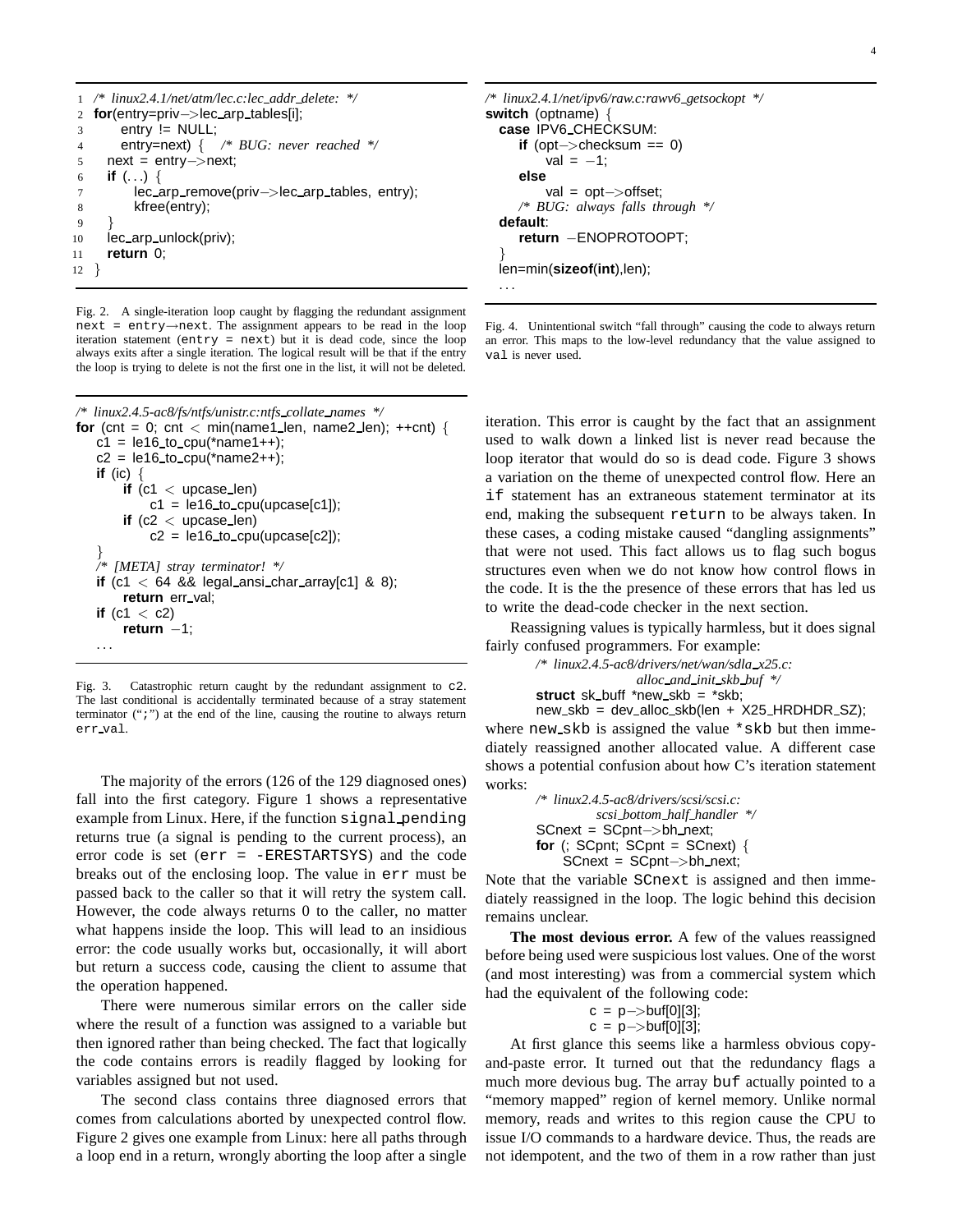one can cause very different results to happen. However, the above code does have a real (but silent) error — in the variant of C that this code was written, pointers to device memory must be declared as "volatile." Otherwise the compiler is free to optimize duplicate reads away, especially since in this case there were no pointer stores that could change their values. Dangerously, in the above case buf was declared as a normal pointer rather than a volatile one, allowing the compiler to optimize as it wished. Fortunately the error had not been triggered because the GNU C compiler that was being used had a weak optimizer that conservatively did not optimize expressions that had many levels of indirection. However, the use of a more aggressive compiler or a later version of gcc could have caused this extremely difficult to track down bug to surface.

## IV. DEAD CODE

| <b>Bugs</b> | False |
|-------------|-------|
| 66          | 26    |
|             |       |
|             |       |
|             |       |

TABLE III BUGS FOUND BY THE DEAD CODE CHECKER ON LINUX VERSION 2.4.5-AC8, OPENBSD 3.2, AND POSTGRESQL 7.2.

The checker in this section flags dead code. Since programmers generally write code to run it, dead code catches logical errors signaled by false beliefs that unreachable code can execute.

```
1 /* linux2.4.1/drivers/char/rio/rioparam.c:RIOParam */
2 if (retval == RIO FAIL) {
3 rio spin unlock irqrestore(&PortP−>portSem, flags);
4 pseterr(EINTR); /* BUG: returns */
5 func exit();
6 return RIO FAIL;
7 }
```
Fig. 5. Unexpected return: The call pseterr is a macro that returns its argument value as an error. Unfortunately, the programmer does not realize this and inserts subsequent operations, which are flagged by our dead code checker. There were many other similar misuses of the same macro.

The core of the dead code checker is a straightforward mark-and-sweep algorithm. For each routine it (1) marks all blocks reachable from the routine's entry node and (2) traverses all blocks in the routine, flagging any that are not marked. The checker has three modifications to this basic algorithm. First, it truncates all paths that reach functions that would not return. Examples include "panic," "abort" and "BUG" which are used by Linux to signal a terminal kernel error and reboot the system — code dominated by such calls cannot run. Second, we suppress error messages for dead code caused by constant conditions involving macros or the sizeof operator, such as

```
1 /* linux2.4.1/drivers/scsi/53c7,8xx.c:
2 return outstanding commands */
3 for (c = hostdata−>running list; c;
4 c = (struct NCR53c7x0 cmd *) c−>next) {
5 if (c−>cmd−>SCp.buffer) {
6 printk (". . .");
7 break;
8 else b
9 printk ("Duh? . . .");
10 break;
11   }
12 /* BUG: cannot be reached */
13 c−>cmd−>SCp.buffer =
14 (struct scatterlist *) list;
15 . . .
```
Fig. 6. Broken loop: the first if-else statement of the loop contains a break on both paths, causing the loop to always abort, without ever executing the subsequent code it contains.

|                | $\frac{1}{2}$ linux2.4.5-ac8/net/decnet/dn_table.c:   |
|----------------|-------------------------------------------------------|
| $\overline{2}$ | $dn_{\text{th}}$ table lookup $\frac{1}{2}$           |
| 3              | for(f = dz_chain(k, dz); f; f = f->fn_next) {         |
| $\overline{4}$ | if $($ !dn_key_leq $(k, f$ ->fn_key $))$              |
| 5              | break:                                                |
| 6              | else                                                  |
| 7              | continue:                                             |
| 8              |                                                       |
| 9              | $/*$ BUG; cannot be reached $*/$                      |
| 10             | $f \rightarrow f n_{\text{state}}$ = DN_S_ACCESSED;   |
| 11             |                                                       |
| 12             | if $(f\rightarrow fin\_state&DN_S_ZOMBE)$             |
| 13             | continue:                                             |
| 14             | if $(f\rightarrow fn\_scope < key \rightarrow scope)$ |
| 15             | continue:                                             |

11

Fig. 7. Useless loop body: similarly to Figure 6 this loop has a broken if-else statement. One branch aborts the loop, the other uses C's continue statement to skip the body and begin another iteration.

```
/* case 1: debugging statement that is turned 'off' */
#define DEBUG 0
if (DEBUG) printf("in foo");
/* case 2: gcc coverts the condition to 0
   on 32-bit architectures */
if (sizeof(int) == 64)
    printf("64 bit architecture\n");
```
The former frequently signals code "commented out" by using a false condition, while the latter is used to carry out architecture dependent operations. We also annotate error messages when the flagged dead code is only a break or return. These are commonly a result of defensive programming. Finally, we suppress dead code in macros.

Despite its simplicity, dead code analysis found a high number of clearly serious errors. Three of the errors caught by the redundant assignment checker are also caught by the dead code detector: (1) the single iteration loop in Figure 2, (2) the mistaken statement terminator in Figure 3, and (3) the unintentional fall through in Figure 4.

Figure 5 gives the most frequent copy-and-paste error. Here the macro "pseterr" has a return statement in its definition, but the programmer does not realize it. Thus, at all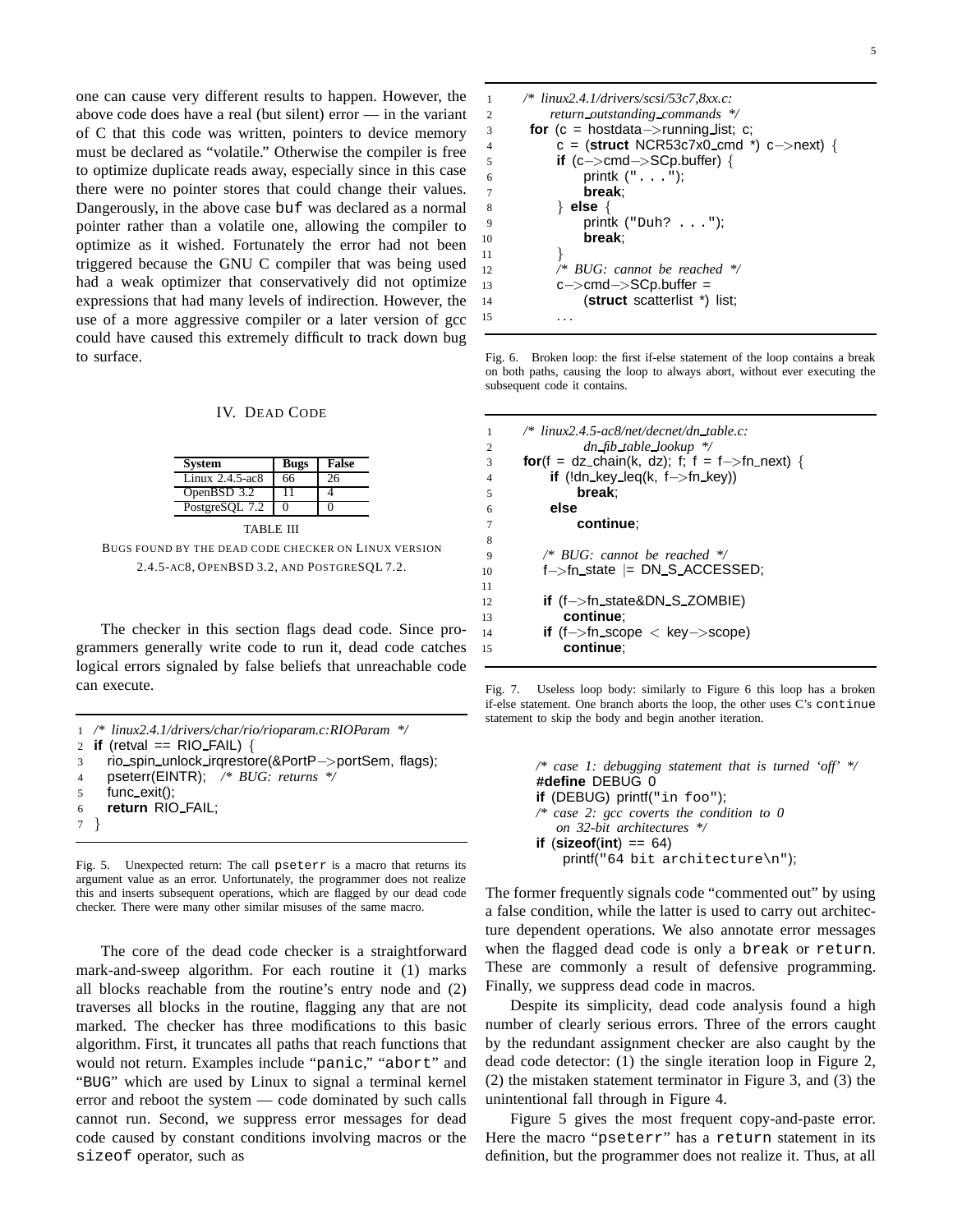```
1 /* openbsd3.2/sys/dev/pci/bktr/bktr core.c:tuner ioctl */
2 unsigned temp;
3 . . .
4 temp = tv channel( bktr, (int)*(unsigned long *)arg );
5 if ( temp < 0 ) { /* gcc frontend turns this into 0 */6 /* BUG: cannot be reached */
7 temp_mute( bktr, FALSE );
8 return( EINVAL );
9 }
10 *(unsigned long *)arg = temp;
```
Fig. 8. Unsigned variable tested for negativity.

seven call sites that use the macro, there is dead code after the macro that the programmer intended to have executed.

Figure 6 gives another common error — a single-iteration loop that always terminates because it contains an if-else statement that breaks out of the loop on both branches. It is hard to believe that this code was ever tested. Figure 7 gives a variation on this, where one branch of the if statement breaks out of the loop but the other uses C's continue statement, which skips the rest of the loop body. Thus, none of the code thereafter can be executed.

Type errors can also result in dead code. Figure 8 shows an example from OpenBSD. Here the function tv channel returns -1 on error, but since temp is an unsigned variable, the error handling code in the true branch of the if statement is never executed. An obvious fix is to declare temp as int. As before, none of the four compilers we tested warned about this suspicious typing mistake.

## V. REDUNDANT CONDITIONALS

| <b>System</b>         | <b>Bugs</b> | <b>False</b> | <b>Uninspected</b> |
|-----------------------|-------------|--------------|--------------------|
| Linux $2.4.5$ -ac $8$ | 49          | 52           | 169                |
| OpenBSD 3.2           | 64          | 33           | 316                |
| PostgreSQL 7.2        |             |              |                    |

#### TABLE IV

BUGS FOUND BY THE REDUNDANT CONDITIONALS CHECKER IN LINUX 2.4.5-AC8, OPENBSD 3.2, POSTGRESQL 7.2.

The checker in this section uses path-sensitive analysis to detect redundant (always true or always false) conditionals in branch statements such as if, while, switch, and etc. They cannot affect the program state or control flow. Thus, their presence is a likely indicator of errors. To avoid double reporting bugs found in the previous section, we only flag nonconstant conditional expressions that are not evaluated by the dead code checker.

The implementation of the checker uses the false path pruning (FPP) feature in the *xgcc* system [15]. FPP was originally designed to eliminate false positives from infeasible paths. It prunes a subset of logically inconsistent paths by keeping track of assignments and conditionals along the way. The implementation of FPP consists of three separate modules, each keeping track of one class of program properties as described below:

```
1 /* linux2.4.5-ac8/fs/fat/inode.c */
2 error = 0:
3 if (!error) { /* causes unnecessary code complexity */
4 sbi−>fat bits = fat32 ? 32 :
5 (fat ? fat :
6 (sbi−>clusters > MSDOS FAT12 ? 16 : 12));
```
Fig. 9. Nonsensical programming style: the check at line 3 is clearly redundant.

- 1) The first module maintains a mapping from variables to integer constants. It tracks assignments (e.g.  $x = 1$ ;  $x = x * 2i$  and conditional branch statements (e.g. if  $(x == 5) \{... \}$  along each execution path to derive variable-constant bindings.
- 2) The second module keeps track of a known set of predicates that must hold true along the current program path. These predicates are collected from conditional branches (e.g. in the true branch of  $if (x != NULL)$ )  $\{\ldots\}$ , we will collect  $x$  ! = NULL into the known predicate set), and they will be used later to test the validity of subsequent control predicates (e.g. if we encounter if  $(x := NULL)$  later in the program, we will prune the else branch). Note if the value of variable x is killed (either directly by assignments or indirectly through pointers), we remove any conditional in the known predicate set that references x.
- 3) The third module keeps track of constant bounds of variables. We derive these bounds from conditional statements. For example, in the true branch of  $if(x)$  $\leq$  = 5), we enter 5 as x's upper bound. We prune paths that contradict with the recorded bound information (e.g. the true branch of if  $(x > 7)$ ).

These three simple modules were able to capture enough information that allows us to find interesting errors in Linux and OpenBSD.

With FPP, the checker works as follows: for each function, it traverses the its control flow graph (CFG) with FPP and marks all reachable CFG edges. At the end of the analysis, it emits conditionals associated to untraversed ones as errors.

Macros and concurrency are the two major sources of false positives. To suppress those, we discard warnings that take place within macros, and ignore conditionals that involve global, static or volatile variables whose values might be changed by another thread.

The checker is able to find hundreds of redundant conditionals in Linux and OpenBSD. We classify them into three major categories which we describe below.

The first class of errors, which are the least serious of the three, are labeled as "nonsensical programming style." Figure 9 shows a representative example from Linux 2.4.5-ac8. The if statement at line 3 is clearly redundant and leaves one to wonder about the purpose of such a check. These errors, although harmless, signal a confused programmer. The latter conjecture is supported by the statistical analysis described in section VII.

Figure 10 shows a more problematic case. The second if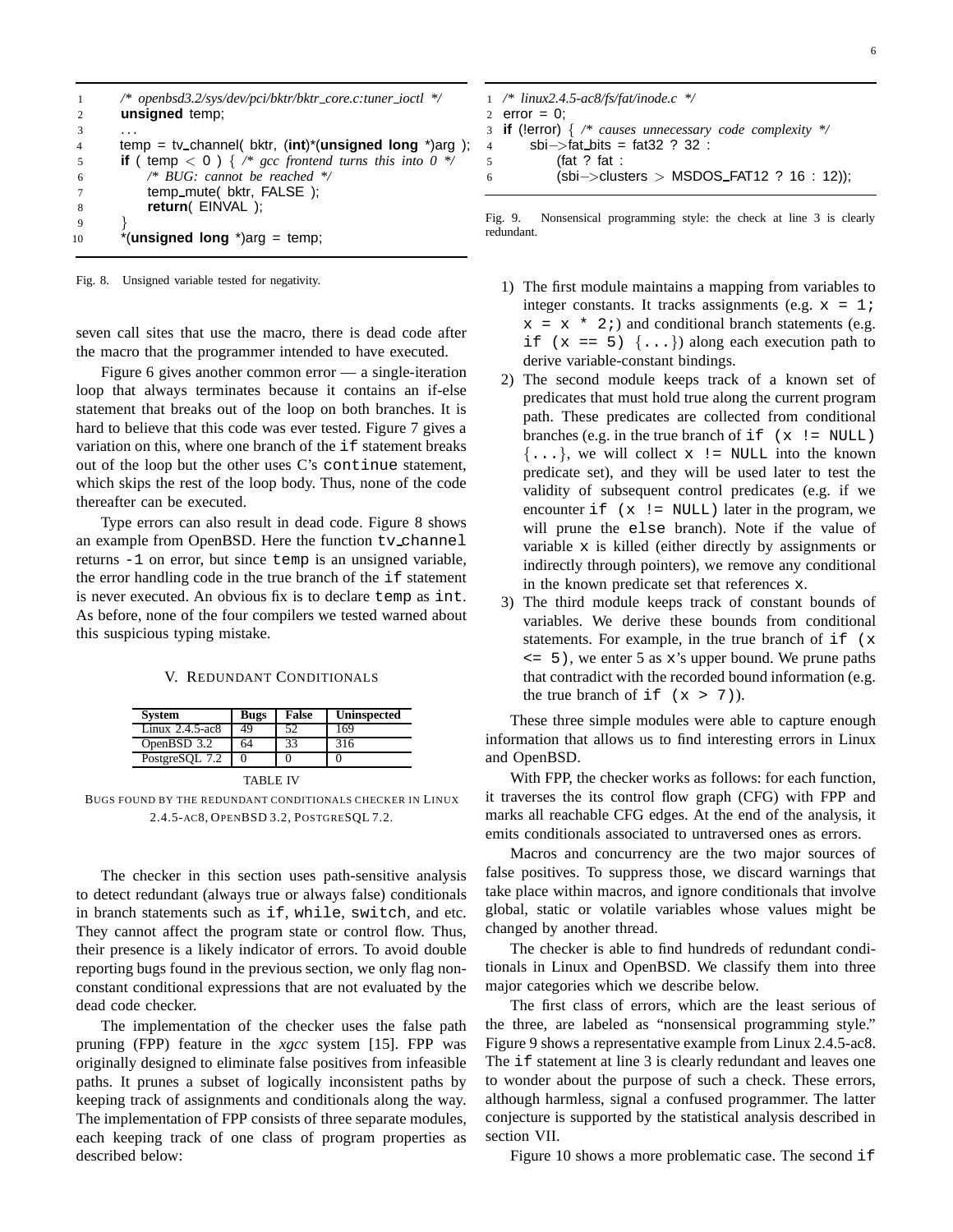```
1 /* linux2.4.5-ac8/drivers/net/wan/sbni.c:sbni ioctl */
2 slave = dev_get_by_name(tmpstr);
3 if(!(slave && slave−>flags & IFF UP &&
4 dev−>flags & IFF UP))
5 {
6 . . . /* print some error message, back out */
7 return −EINVAL;
\,9 if (slave) { . . . }
10 /* BUG: !slave is impossible */
11 else {
12 . . . /* print some error message */
13 return −ENOENT;
14 }
```
Fig. 10. Nonsensical programming style: the check of slave at line 9 is guaranteed to be true and also notice the difference in return value.

```
1 /* linux2.4.5-ac8/drivers/net/tokenring/smctr.c:
2 smctr rx frame */
3 while((status = tp−>rx fcb curr[queue]
4 −>frame status) != SUCCESS)
5 {
6 \qquad err = HARDWARE_FAILED;
7 . . . /* large chunk of apparent recovery code,
8 with no updates to err */
9 if (err != SUCCESS)
10 break;
11 }
```
Fig. 11. Redundant conditional that suggests a serious program error.

statement is redundant because the first one has already taken care of the case where slave is false. The fact that a different error code is returned signals a possible bug in this code.

The second class of errors are again seemingly harmless on the surface, but when we give a more careful look at the surrounding code, we often find serious errors. The while loop in Figure 11 is obviously trying to recover from hardware errors encountered when reading network packets. But since the variable err is not updated in the loop body, it would never become SUCCESS, and thus the loop body will never be executed more than once, which is suspicious. This signals

 */\* linux2.4.1/drivers/fc/iph5526.c: rscn handler \*/* **if** ((login state == NODE LOGGED IN) | | (login state == NODE PROCESS LOGGED IN)) { 5 . . .  $\begin{array}{c} 6 \\ 7 \end{array}$ 7 **else if** (login state == NODE LOGGED OUT) tx adisc(fi, ELS ADISC, node id, OX ID FIRST SEQUENCE); 11 **else** */\* BUG: redundant conditional \*/* **if** (login state == NODE LOGGED OUT) tx logi(fi, ELS PLOGI, node id);

Fig. 12. Redundant conditionals that signal errors: a conditional expression being placed in the else branch of another identical one.

```
1 /* linux2.4.5-ac8/drivers/scsi/qla1280.c:
2 qla1280 putq t */
3 srb_p = q->q_first;
4 while (srb_p )
5 srb_p = srb_p->s_next;
6
7 if (srb p) { /* BUG: this branch is never taken*/
\text{sp} \rightarrow \text{s} prev = srb p−>s prev;
9 if (srb_p−>s_prev)
10 srb p−>s prev−>s next = sp;
11 else
12 q–\geqq first = sp;
13 srb p \rightarrow s prev = sp;
14 sp ->s_next = srb_p;
15 } else {
16 sp ->s_prev = q ->q_last;
17 \qquad q \rightarrow q last ->s next = sp;
18 \qquad q \rightarrow q last = sp;
19 }
```

```
Fig. 13. A serious error in a linked list insertion implementation: srb p
is always null after the while loop (which appears to be checking the wrong
Boolean condition).
```
a possible error where the programmer forgets to update err in the large chunk of recovery code in the loop. This bug would be difficult to detect by testing, because it is in an error handling branch that is only executed when the hardware fails in a certain way.

The third class of errors are clearly serious bugs. Figure 12 shows an example from Linux 2.4.5-ac8. As we can see, the second and third if statements carry out entirely different actions on identical conditions. Apparently, the programmer has cut-and-pasted the conditional without changing one of the two NODE LOGGED OUTs into a more likely fourth possibility: NODE NOT PRESENT.

Figure 13 shows another serious error. The author obviously wanted to insert sp into a doubly-linked list that starts from q->q first, but the while loop clearly does nothing other than setting srb p to NULL, which is nonsensical. The checker detects this error by inferring that the ensuing if statement is redundant. An apparent fix is to replace the while condition (srb p) with (srb p && srb p- >next). This bug can be dangerous and hard to detect, because it quietly discards everything that was in the original list and constructs a new one with sp as its sole element. As a matter of fact, the same error is still present in the latest stable 2.4.20 release of the Linux kernel source as of this writing.

## VI. REDUNDANT NULL-CHECKS

The checker described in this section uses redundancies to flag misunderstandings of function interfaces in Linux. Certain functions, such as kmalloc, returns a NULL pointer on failure. Callers of these functions need to check the validity of their return values before they can safely dereference them. In prior work [11], we described an algorithm that automatically derives the set of potential NULL-returning functions in Linux. Here we use the logical opposite of that algorithm to flag functions whose return values should never be checked against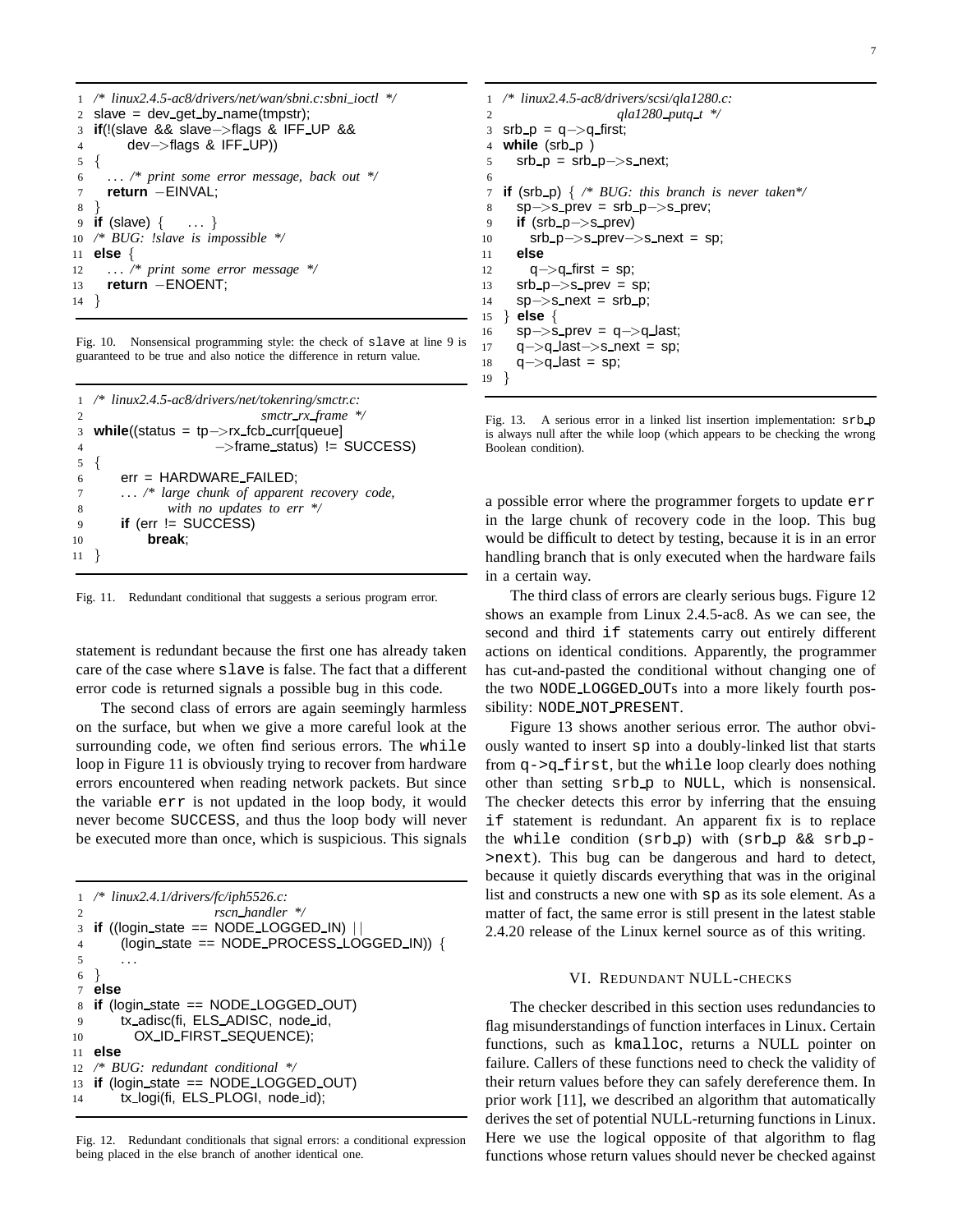```
1 /* linux2.5.53/fs/ntfs/attrib.c:ntfs merge run lists */
2 if (!slots) {
3 /* FIXME/TODO: We need to have the extra
4 * memory already! (AIA) */
5 drl = ntfs_rl_realloc(drl, ds, ds + 1);
6 if (!drl) /* BUG: drl is never NULL */
7 goto critical error;
8 }
```
Fig. 14. Redundant NULL-check of drl signals a more serious problem: return values of ntfs rl realloc should in fact be checked with IS ERR. A NULL-check will never catch the error case.

NULL. A naive view is that at worst such redundant checks are minor performance mistakes. In practice, we found they can flag two dangerous situations.

- 1) The programmer believes that a function can fail when it cannot. If they misunderstand the function's interface at this basic level, they likely misunderstand other aspects.
- 2) The programmer correctly believes that a function can fail, but misunderstands how to check for failure. Linux and other systems have functions that indicate failure in some way other than returning a null pointer.

For each pointer-returning function f the checker tracks two counts:

- 1) The number of call sites where the pointer returned by f was checked against null before use.
- 2) The number of call sites where the returned pointer was not checked against null before use.

A function f whose result is often checked against NULL implies the belief that f could potentially return NULL. Conversely, many uses with few NULL checks implies the belief that the function should not be checked against NULL. We use the  $z$ -statistic [14] to rank functions from most to least likely to return NULL based on these counts. Return values from functions with highest z-values should probably be checked before use, whereas NULL-checks on those from the lowest ranked functions are most likely redundant.

Figure 14 shows one of the two bugs we found in a recent release of Linux. Here, the redundant NULL-check at line 6 signals the problem: the programmer has obviously misunderstood the interface to the function ntfs rl realloc, which, as shown below,

```
/* 2.5.53/fs/ntfs/attrib.c:ntfs rl realloc */
. . .
new rl = ntfs malloc nofs(new size);
if (unlikely(!new_rl))
    return ERR_PTR(−ENOMEM);
. . .
```
will never return NULL. Instead, on memory exhaustion, it will return what is essentially  $($   $(void*)$  -ENOMEM $)$ , which should be checked using the special IS ERR macro. When ntfs rl realloc fails, the null check will fail too, and the code will dereference the returned value, which will likely correspond to a valid physical address, causing a very difficultto-diagnose memory corruption bug. Unsurprisingly, the same bug appeared again at another location in this author's code.

## VII. PREDICTING HARD ERRORS WITH REDUNDANCIES

In this section we show the correlation between redundant errors and hard bugs that can crash a system. The redundant errors are collected from the redundant assignment checker, the dead code checker, and the redundant conditional checker.<sup>3</sup> The hard bugs were collected from Linux 2.4.1 with checkers described in [8]. These bugs include use of freed memory, dereferences of null pointers, potential deadlocks, unreleased locks, and security violations (e.g., the use of an untrusted value as an array index). They have been reported to and largely confirmed by Linux developers. We show that there is a strong correlation between these two error populations using a statistical technique called the contingency table method [6]. Further, we show that a file containing a redundant error is roughly 45% to 100% more likely to have a hard error than one selected at random. These results indicate that (1) files with redundant errors are good audit candidates and (2) redundancy correlates with confused programmers who will probably make a series of mistakes.

## *A. Methodology*

This subsection describes the statistical methods used to measure the association between program redundancies and hard errors. Our analysis is based on the  $2 \times 2$  contingency table [6] method. It is a standard statistical tool for studying the association between two different attributes of a population. In our case, the population is the set of files we have checked in Linux, and the two attributes are: (a) whether a file contains redundancies, and (b) whether it contains hard errors.

In the contingency table approach, the population is crossclassified into four categories based on two attributes, say **A** and **B**, of the population. We obtain counts  $(o_{ij})$  in each category, and tabulate the results as follows:

|        | в               |              |                  |
|--------|-----------------|--------------|------------------|
|        | True            | False        | <b>Totals</b>    |
| True   | O <sub>11</sub> | 012          | $n_1$ .          |
| False  | 021             | 022          | $n_{2}$          |
| Totals | $n_{.1}$        | $n_{\cdot2}$ | $n_{\cdot\cdot}$ |

The values in the margin  $(n_1, n_2, n_1, n_2)$  are row and column totals, and  $n<sub>·</sub>$  is the grand total. The null hypothesis  $H_0$  of this test is that **A** and **B** are mutually independent, i.e. knowing **A** gives no additional information about **B**. More precisely, if  $H_0$  holds, we expect that:

$$
\frac{o_{11}}{o_{11} + o_{12}} \approx \frac{o_{21}}{o_{21} + o_{22}} \approx \frac{n_{\cdot 1}}{n_{\cdot 1} + n_{\cdot 2}}^4.
$$

We can then compute expected values  $(e_{ij})$  for the four cells in the table as follows:

$$
e_{ij} = \frac{n_i \cdot n_{\cdot j}}{n_{\cdot \cdot}}
$$

<sup>3</sup>We exclude the idempotent operation and redundant NULL-check results because the total number of bugs is too small to be statistically significant.

<sup>4</sup>To see this is true, consider 100 white balls in an urn. We first randomly draw 40 of them and put a red mark on them. We put them back in the urn. Then we randomly draw 80 of them and put a blue mark on them. Obviously, we should expect roughly 80% of the 40 balls with red marks to have blue marks, as should we expect roughly 80% of the remaining 60 balls without the red mark to have a blue mark.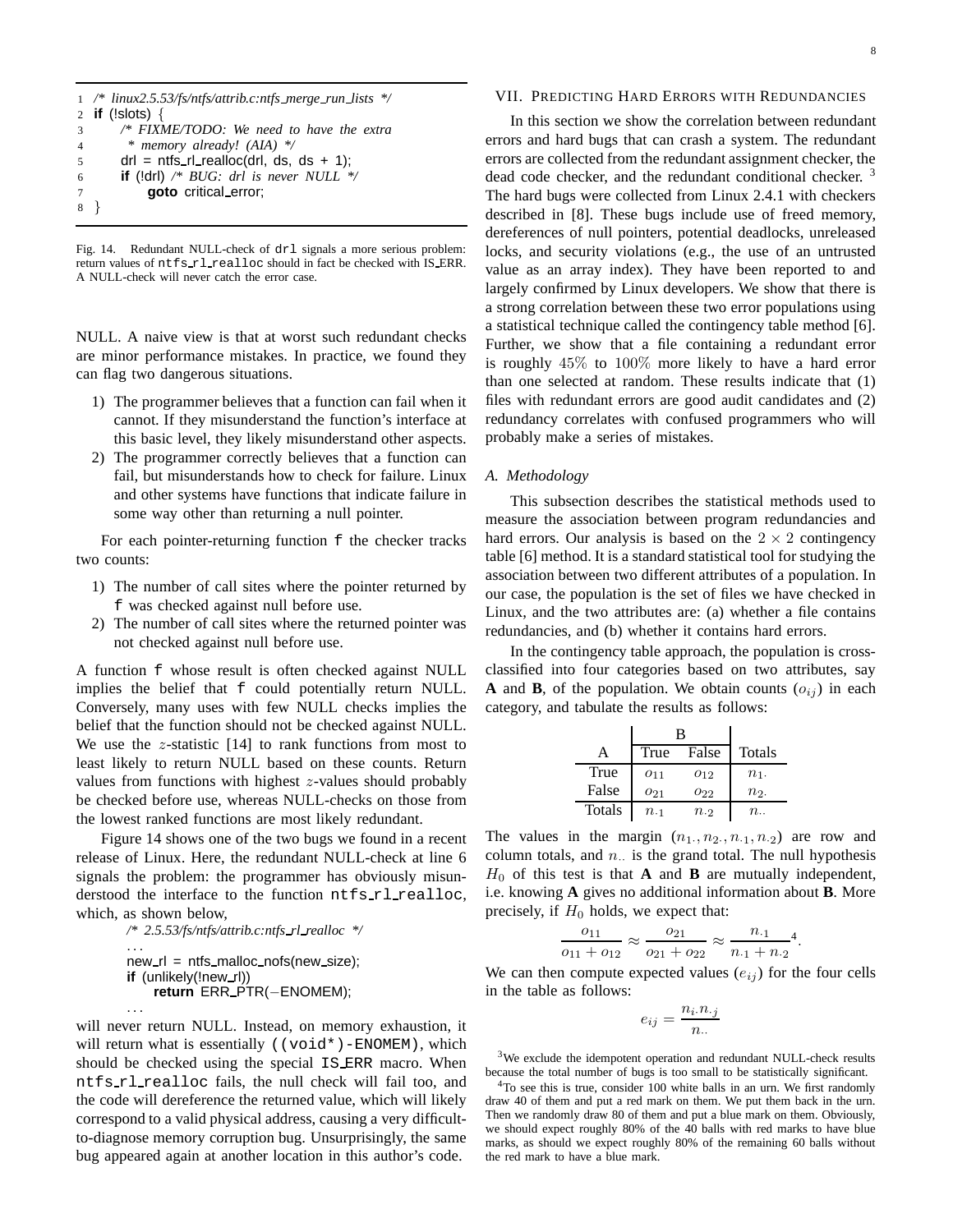We use a "chi-squared" test statistic [14]:

$$
T = \sum_{i,j \in \{1,2\}} \frac{(o_{ij} - e_{ij})^2}{e_{ij}}
$$

to measure how far the observed values  $(o_{ij})$  deviates from the expected values  $(e_{ij})$ . Using the T statistic, we can derive the the probability of observing  $o_{ij}$  if the null hypothesis  $H_0$  is true. This probability is called the  $p$ -value.<sup>5</sup> The smaller the  $p$ value, the stronger the evidence against  $H_0$ , thus the stronger the correlation between attributes **A** and **B**.

#### *B. Data acquisition and test results*

In our previous work [8], we used the *xgcc* system to check 2055 files in Linux 2.4.1. These focused on serious system crashing hard bug and collected more than 1800 serious hard bugs in 551 files. The types of bugs we checked for included null pointer dereference, deadlocks, and missed security checks. We use these bugs to represent the class of serious hard errors, and derive correlation with program redundancies.

We cross-classify the program files in the Linux kernel into the following four categories and obtain counts in each:

- 1)  $o_{11}$ : number of files with both redundancies and hard errors.
- 2)  $q_{12}$ : number of files with redundancies but not hard errors.
- 3)  $o_{21}$ : number of files with hard errors but not redundancies.
- 4)  $o_{22}$ : number of files with neither redundancies nor hard errors.

We can then carry out the test described in section VII-A for the redundant assignment checker, dead code checker, and redundant conditional checker.

The result of the tests are given in Tables V through VIII. Note that in the aggregate case, the total number of redundancies is less than the sum of number of redundancies from each of the four checkers. That is because we avoid double counting files that are flagged by two or more checkers. As we can see, the correlation between redundancies and hard errors are extremely high, with p-values being approximately 0 in all four cases. The results strongly suggest that redundancies often signal confused programmers, and therefore are a good predictor for hard, serious errors.

## *C. Predicting hard errors*

In addition to the qualitative measure of correlation, we want to know quantitatively how much more likely it is that we will find hard errors in a file that contains one or more redundant operations. More precisely, let  $E$  be the event that a given source file contains one or more hard errors, and  $R$  be the event that it has one or more forms of redundant operations,

| Redundant   | Hard Bugs |      |        |
|-------------|-----------|------|--------|
| Assignments | Yes       | Nο   | Totals |
| Yes         | 345       | 435  | 780    |
| No          | 206       | 1069 | 1275   |
| Totals      | 551       | 1504 | 2055   |

 $T = 194.37$ , *p*-value = 0.00

#### TABLE V

CONTINGENCY TABLE: REDUNDANT ASSIGNMENTS VS. HARD BUGS. THERE ARE 345 FILES WITH BOTH ERROR TYPES, 435 FILES WITH A REDUNDANT ASSIGNMENTS AND NO HARD BUGS, 206 FILES WITH A HARD BUG AND NO REDUNDANT ASSIGNMENTS, AND 1069 FILES WITH NO BUGS OF EITHER TYPE. A  $T$ -STATISTIC VALUE ABOVE FOUR GIVES A  $p$ -VALUE OF LESS THAN 0.05, WHICH STRONGLY SUGGESTS THE TWO EVENTS ARE

NOT INDEPENDENT. THE OBSERVED  $T$  value of 194.37 gives a p-VALUE OF ESSENTIALLY 0, NOTICEABLY BETTER THAN THE STANDARD THRESHOLD. INTUITIVELY, THE CORRELATION BETWEEN ERROR TYPES CAN BE SEEN IN THAT THE RATIO OF 345/435 IS CONSIDERABLY LARGER THAN THE RATIO 206/1069 — IF THE EVENTS WERE INDEPENDENT, WE EXPECT THESE TWO RATIOS TO BE APPROXIMATELY EQUAL.

> Hard Bugs Dead Code Yes No Totals<br>Yes 133 135 268 Yes 133 135 268 No 418 1369 1787 Totals 551 1504 2055

 $T = 81.74$ , *p*-value = 0.00

TABLE VI CONTINGENCY TABLE: DEAD CODE VS. HARD BUGS

we can compute a confidence interval for  $T' = (P(E|R) P(E)/P(E)$ , which measures how much more likely we are to find hard errors in a file given the presence of redundancies.

The prior probability of hard errors is computed as follows:

$$
P(E) = \frac{\text{Number of files with hard errors}}{\text{Total number of files checked}} = \frac{551}{2055} = 0.2681
$$

We tabulate the conditional probabilities and  $T'$  values in Table IX. (Again, we excluded the idempotent operations and redundant NULL-checks because of their small bug sample.) As shown in the table, given presence of any form of redundant operation, it is roughly  $45\% - 100\%$  more likely we will find an error in that file than in a randomly selected file.

| Redundant                            | Hard Bugs |      |        |  |
|--------------------------------------|-----------|------|--------|--|
| Conditionals                         | Yes       | No   | Totals |  |
| Yes                                  | 75        | 79   | 154    |  |
| No                                   | 476       | 1425 | 1901   |  |
| Totals                               | 551       | 1504 | 2055   |  |
| $T = 40.65$ , <i>p</i> -value = 0.00 |           |      |        |  |

TABLE VII CONTINGENCY TABLE: REDUNDANT CONDITIONALS VS. HARD BUGS

<sup>&</sup>lt;sup>5</sup>Technically, under  $H_0$ , T has a  $\chi^2$  distribution with one degree of freedom. p-value can be looked up in the cumulative distribution table of the  $\chi^2$  distribution. For example, if T is larger than 4, the p-value will go below 5%.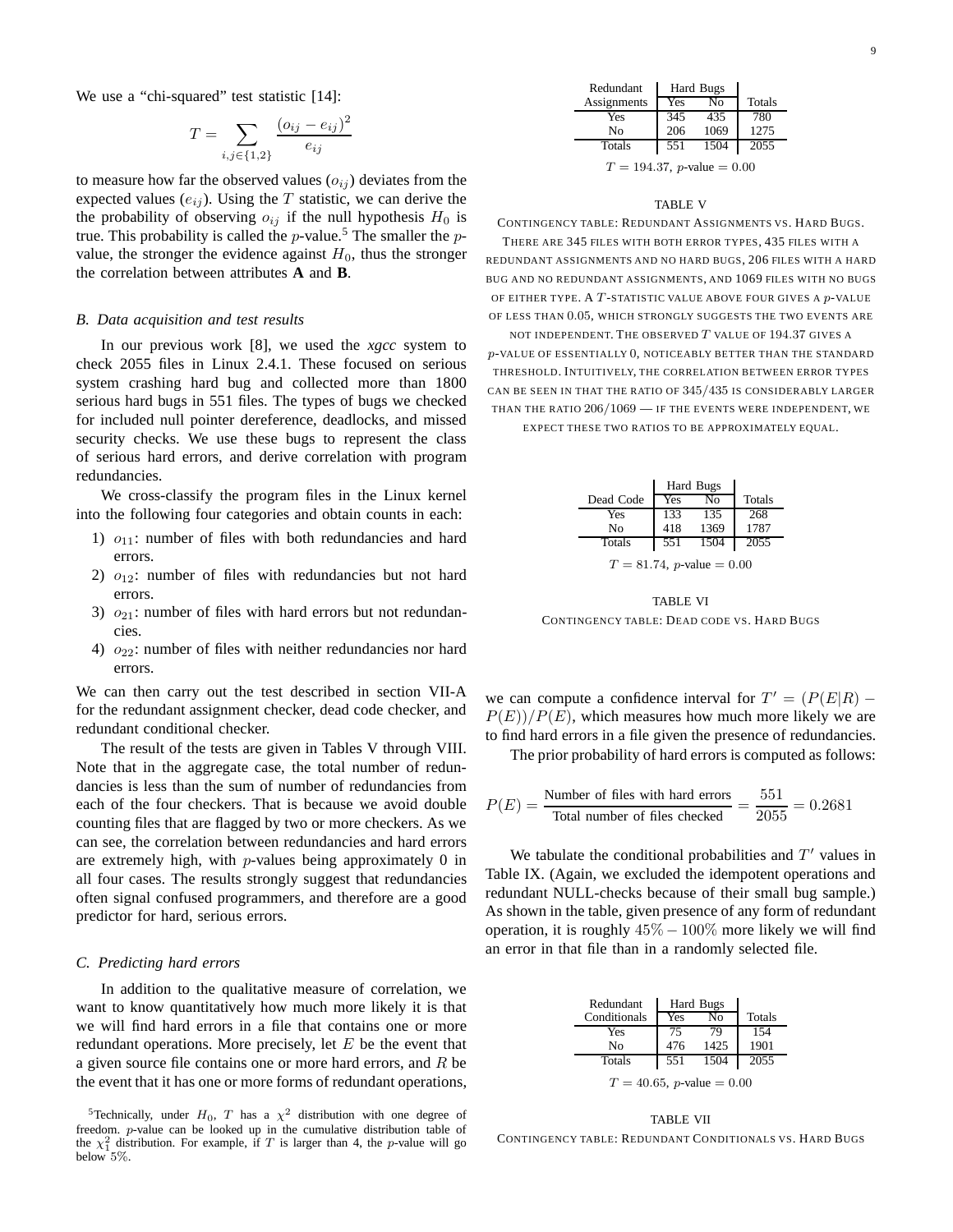| R                | $\mathbf{R} \wedge \mathbf{E}$ |     | P(E R) | $P(E R) - P(E)$ | <b>Standard</b><br>Error | 95% Confidence<br>Interval for $T'$ |
|------------------|--------------------------------|-----|--------|-----------------|--------------------------|-------------------------------------|
| Assign           | 353                            | 889 | 0.3971 | 0.1289          | 0.0191                   | $48.11\% + 13.95\%$                 |
| Dead Code        | 30                             | 56  | 0.5357 | 0.2676          | 0.0674                   | $99.82\% \pm 49.23\%$               |
| Conditionals     |                                | 154 | 0.4870 | 0.2189          | 0.0414                   | $81.65\% \pm 30.28\%$               |
| <b>Aggregate</b> | 372                            | 945 | 0.3937 | 0.1255          | 0.0187                   | $46.83\% \pm 13.65\%$               |

TABLE IX

PROGRAM FILES WITH REDUNDANCIES ARE ON AVERAGE ROUGHLY 50% MORE LIKELY TO CONTAIN HARD ERRORS

|                                 | Hard Bugs |               |        |
|---------------------------------|-----------|---------------|--------|
| Aggregate                       | Yes       | Nο            | Totals |
| Yes                             | 372       | 573           | 945    |
| No                              | 179       | 931           | 1110   |
| Totals                          | 551       | 1504          | 2055   |
| $\overline{ }$<br>$\rightarrow$ |           | $\sim$ $\sim$ |        |

 $T = 140.48$ , *p*-value = 0.00

TABLE VIII

CONTINGENCY TABLE: PROGRAM REDUNDANCIES (AGGREGATE) VS. HARD BUGS

## VIII. DETECTING SPECIFICATION MISTAKES

This section describes how to use redundant code actions to find several types of specification errors and omissions. Often program specifications give extra information that allow code to be checked: whether return values of routines must be checked against NULL, which shared variables are protected by which locks, which permission checks guard which sensitive operations, etc. A vulnerability of this approach is that if a code feature is not annotated or included in the specification, it will not be checked. We can catch such omissions by flagging redundant operations. In the above cases, and in many others, at least one of the specified actions makes little sense in isolation — critical sections without shared states are pointless as are permission checks that do not guard known sensitive actions. Thus, if code does not intend to do useless operations, then such redundancies will happen exactly when checkable actions have been missed. (At the very least we will have caught something pointless that should be deleted.) We sketch four examples below, and close with two case studies that use redundancies to find missing checkable actions.

**Detecting omitted** null **annotations.** Tools such as Splint [12] let programmers annotate functions that can return a null pointer with a "null" annotation. The tool emits an error for any unchecked use of a pointer returned from a null routine. In a real system, many functions can return null, making it easy to forget to annotate them all. We can catch such omissions using redundancies. We know only the return value of null functions should be checked. Thus, a check on a nonannotated function means that either the function: (1) should be annotated with null or (2) the function cannot return null and the programmer has misunderstood the interface. A variant of this technique has been applied with success in [11], and also in the checker described in Section VI.

**Finding missed lock-variable bindings.** Data race detection tools such as Warlock [24] let users explicitly bind locks to the variables they protect. The tool warns when annotated

variables are accessed without their lock held. However, lockvariable bindings can easily be forgotten, causing the variable to be (silently) unchecked. We can use redundancies to catch such mistakes. Critical sections must protect *some* shared state: flagging those that do not will find either (1) useless locking (which should be deleted for better performance) or (2) places where a shared variable was not annotated.

**Missed "volatile" annotations.** As described in Section IV, in C, variables with unusual read/write semantics must be annotated with the "volatile" type qualifier to prevent the compiler from doing optimizations that are safe on normal variables, but incorrect on volatile ones, such as eliminating duplicate reads or writes. A missing volatile annotation is a silent error, in that the software will usually work, but only occasionally give incorrect results on certain hardwarecompiler combinations. As shown, such omissions can be detected by flagging redundant operations (reads or writes) that do not make sense for non-volatile variables.

**Missed permission checks.** A secure system must guard sensitive operations (such as modifying a file or killing a process) with permission checks. A tool can automatically catch such mistakes given a specification of which checks protect which operations. The large number of sensitive operations makes it easy to forget a binding. As before, we can use redundancies to find such omissions: assuming programmers do not do redundant permission checks, finding permission check that does not guard a known sensitive operation signals an incomplete specification.

#### *A. Case study: Finding missed security holes*

In a separate paper [3] we describe a checker that found operating system security holes caused when an integer read from untrusted sources (network packets, system call parameters) was passed to a trusting sink (array indices, length parameters in memory copy operations) without being checked against a safe upper and lower bound. A single violation can let a malicious attacker take control of the entire system. Unfortunately, the checker is vulnerable to omissions. An omitted source means the checker will not track the data produced. An omitted sink means the checker will not warn when unsanitized data reaches it.

When implementing the checker we used the ideas in this section to detect such omissions. Given a list of known sources and sinks, the normal checking sequence is: (1) the code reads data from an unsafe source, (2) checks it, and (3) passes it to a trusting sink. Assuming programmers do not do gratuitous sanitization, a missed sink can be detected by flagging when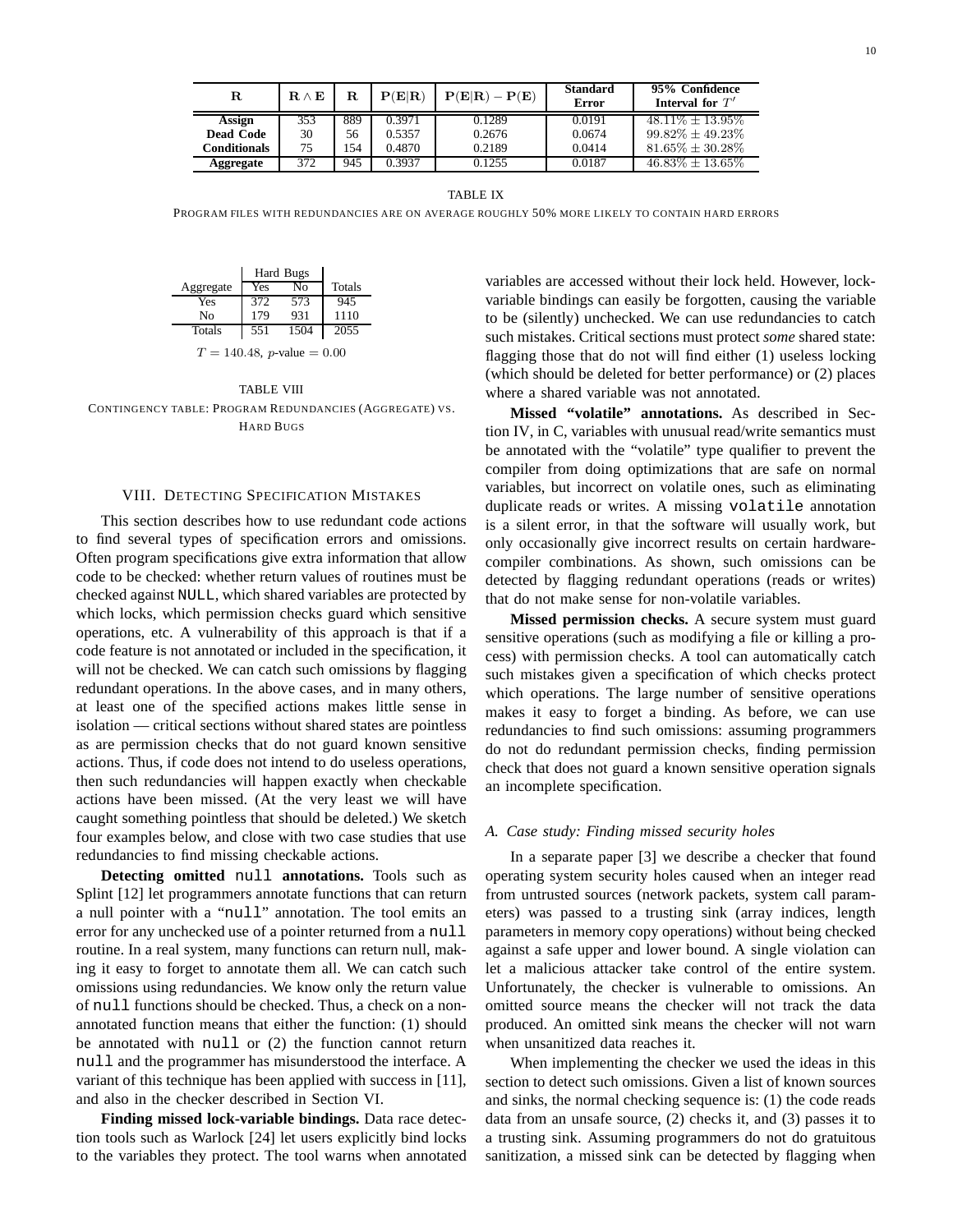code does steps (1) and (2), but not (3). Reading a value from a known source and sanitizing it implies the code believes the value will reach a dangerous operation. If the value does not reach a known sink, we have likely missed one in our specification. Similarly, we could (but did not) infer missed sources by doing the converse of this analysis: flagging when the OS sanitizes data we do not think is tainted and then passes it to a trusting sink.

The analysis found roughly 10 common uses of sanitized inputs in Linux 2.4.6 [3]. Nine of these uses were harmless; however one was a security hole. Unexpectedly, this was not from a specification omission. Rather, the sink was known, but our inter-procedural analysis had been overly simplistic, causing us to miss the path to it. The fact that redundancies flag errors both in the specification and in the tool itself was a nice surprise.

## *B. Case study: Helping static race detection*

We have developed a static race detection tool, RacerX [10], that has been dramatically improved by explicitly using the fact that programmers do not perform redundant operations.

At a high level, the tool is based on a static lockset algorithm similar to the dynamic version used in Eraser [23]. It works roughly as follows: (1) the user supplies a list of locking functions and a source base to check; (2) the tool compiles the source base and does a context-sensitive interprocedural analysis to compute the set of locks held at all program points; (3) RacerX warns when shared variables are used without a consistent lock held.

This simple approach needs several modifications to be practical. We describe two problems below that can be countered in part by using the ideas in this paper.

First, it is extremely difficult to determine if an unprotected access is actually an bug. Many unprotected accesses are perfectly acceptable. For example, programmers intentionally do unprotected modifications of statistics variables for speed, or they may orchestrate reads and writes of shared variables to be non-interfering (e.g., a variable that has a single reader and writer may not need locking). An unprotected access is only an error if it allows an application-specific invariant to be violated. Thus, reasoning about such accesses requires understanding complex code invariants and actual interleavings (rather than potential ones), both of which are often undocumented. In our experience, a single race condition report can easily take tens of minutes to diagnose. Even at the end it may not be possible to determine if the report is actually an error. In contrast, other types of errors found with static analysis often take seconds to diagnose (e.g., uses of freed variables, not releasing acquired locks).

We can simplify this problem using a form of redundancy analysis. The assumption that programmers do not write redundant critical sections, implies that the first, last, and only shared data accesses in a critical section are special:

• If a variable or function call is the only statement within the critical section, we have very strong evidence that the programmer thinks (1) the state should be protected

```
1 /* ERROR: linux-2.5.62/drivers/char/esp.c:
2 * 2313:block til ready: calling <serial out-info>
3 * without "cli()"!
4 */
5 restore flags(flags); /* re-enable interrupts */
6 set current state(TASK INTERRUPTIBLE);
7 if (tty_hung_up_p(filp)
8 | | !(info−>flags & ASYNC INITIALIZED)) {
 9 . . .
10 }
12 /* non-disabled access to serial out-info! */
13 serial_out(info, UART_ESI_CMD1, ESI_GET_UART_STAT);
14 if (serial_in(info, UART_ESI_STAT2) & UART_MSR_DCD)
15 do clocal = 1;
16 \quad \ldots18 /* Example 1 drivers/char/esp.c:1206 */
19 save flags(flags); cli();
20 /* set baud */
21 serial_out(info, UART_ESI_CMD1, ESI_SET_BAUD);
22 serial_out(info, UART_ESI_CMD2, quot >> 8);
23 serial out(info, UART ESI CMD2, quot & 0xff);
24 restore flags(flags);
28 /* Example 2: drivers/char/esp.c:1426 */
29 cli();
30 info−>IER &= ˜UART IER RDI;
31 serial_out(info, UART_ESI_CMD1, ESI_SET_SRV_MASK);
32 serial out(info, UART ESI CMD2, info−>IER);
33 serial out(info, UART ESI CMD1, ESI SET RX TIMEOUT);
34 serial out(info, UART ESI CMD2, 0x00);
```
11

17

25 26 27

35 sti();

```
Fig. 15. Error ranked high because of redundancy analysis: there were 28
places where the routine serial out was used as the first or last statement
in a critical section.
```
in general and (2) that the acquired lock enforces this protection.

• Similarly, the first and last accesses of shared states in a critical section also receive special treatment (although to a lesser degree), since programmers often acquire a lock on the first shared state access that must be protected and release it immediately after the last one–i.e., they do not gratuitously make critical sections large.

A crucial result of these observations is that displaying such examples of where a variable or function was explicitly protected makes it very clear to a user of RacerX what exactly is being protected. Figure 15 gives a simple example of this from Linux. There were 37 accesses to serial out with the argument info with some sort of lock held, in contrast there was only one unlocked use. This function-argument pair was the first statement of a critical section 11 times and the last one 17 times. Looking at the examples it is obvious that the programmer is explicitly disabling interrupts<sup>6</sup> before

 $6$ cli() clears the Interrupt Enable Flag on x86 architectures, thus it prevents preemption, and has the effect of acquiring a global kernel lock on single processor systems. sti() and restore flags(flags) restores the Interrupt Enable Flag. They can be thought of as releasing the kernel lock previously acquired by cli().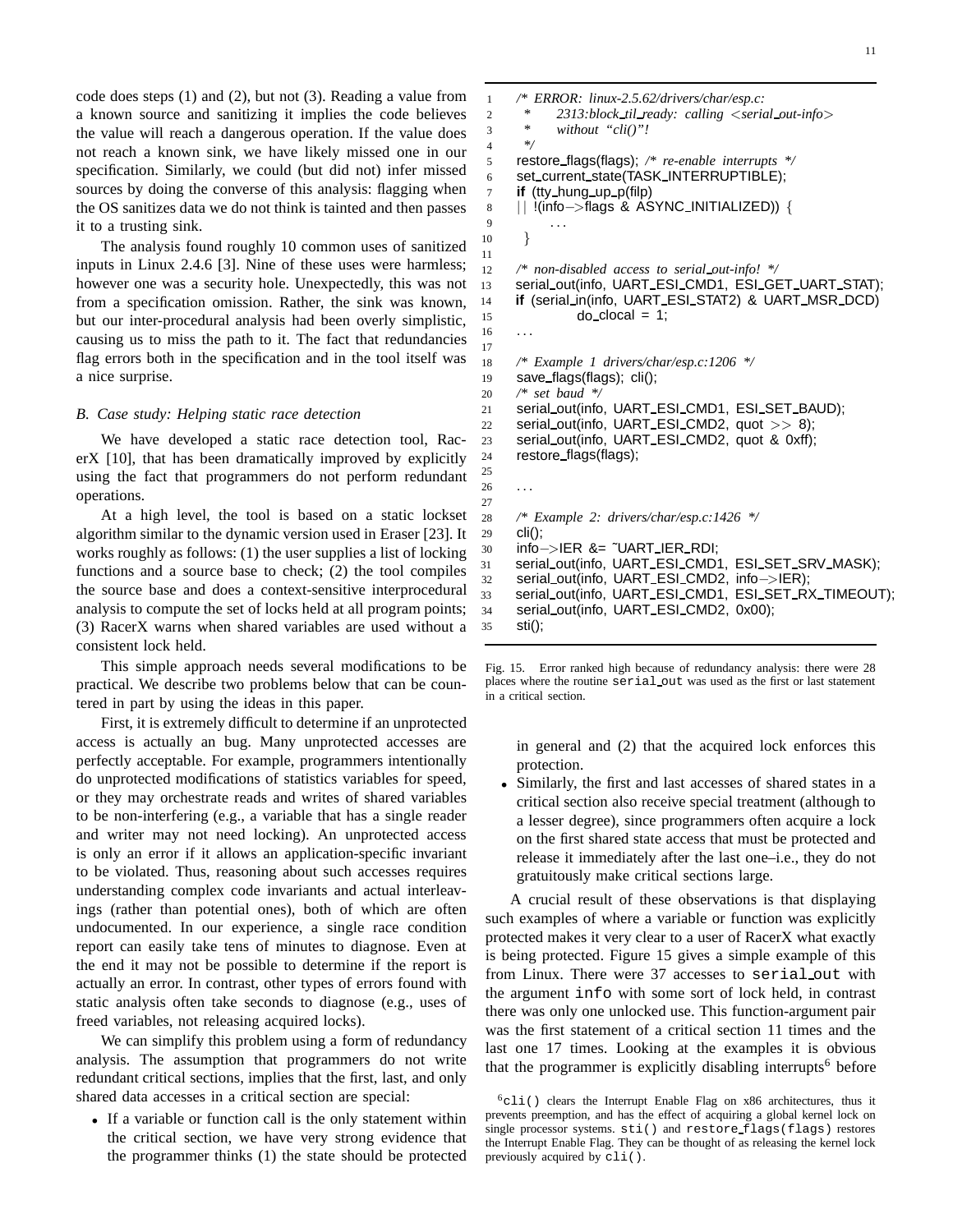invoking this routine. In particular we do not have to look at the implementation of serial out and try to reason about whether it or the device it interacts with needs to be protected with disabled interrupts. In practice we almost always look at errors that have such features over those that do not.

A second problem with static race detection is that many seemingly multi-threaded code paths are actually singlethreaded. Examples include operating system interrupt handlers and initialization code that runs before other threads have been activated [23]. Warnings for accesses to shared variables on single-threaded code paths can swamp the user with false positives, at the very least hiding real errors and in the worse case causing the user to discard the tool.

This problem can also be countered using redundancy analysis. We assume that in general programmers do not do spurious locking. We can thus infer that any concurrency operation implies that the calling code is multithreaded. These operations include locking, as well as calls to library routines that provide atomic operations such as atomic add or test and set. (From this perspective, concurrency calls can be viewed as carefully inserted annotations specifying that code is multithreaded.)

RacerX considers any function to be multithreaded if concurrency operations occur (1) anywhere within the function, or  $(2)$  anywhere above it in the call chain<sup>7</sup>. Note that such operations below the function may not indicate the function itself is multithreaded. For example, it could be calling library code that always conservatively acquires locks. RacerX computes the information for (1) and (2) in two passes. First, it walks over all functions, marking them as multithreaded if they do explicit concurrency operations within the function body. Second, when doing the normal lockset computation it also tracks if it has hit a known multithreaded function. If so, it adds this annotation to any error emitted.

Finally, static checkers have the invidious problem that errors in their analysis often cause silent false negatives. Redundancy analysis can help find these: critical sections that contain no shared states imply that either the programmer made a mistake or the analysis did. We found eight errors in the RacerX implementation when we modified the tool to flag empty critical sections. There were six minor errors, one error where we mishandled arrays (and so ignored all array uses indexed by pointer variables) and a particularly nasty silent lockset caching error that caused us to miss over 20% of all code paths.

# IX. RELATED WORK

In writing the five redundancy checkers, we leverage heavily from existing research on program redundancy detection and elimination. Techniques such as partial redundancy elimination [18], [20], [21] and dead code elimination algorithms [1], [17], [19] have long been used in optimizing compilers to reduce code size and improve program performance. While our analyses closely mirror these ideas at their core, there are two key differences that distinguish our approach to that used in optimizing compilers:

- 1) Optimizers typically operate on a low-level intermediate representation (IR) with a limited set of primitive operations on typeless pseudo-registers. In contrast, our analyses need to operate at the source level and work with (or around) the full-blown semantic complexity of C. The reason is three-fold: a) many redundant operations are introduced in the translation from source constructs to intermediate representations, making it hard to distinguish ones that pre-exist in the source program; b) useful diagnostic information such as types (e.g. unsigned vs. signed) and variable or macro names (e.g. DEBUG) are typically discarded during the translation to IR—we find such information essential in focused suppression of false positives; c) the translation to IR usually changes the source constructs so much that reporting sensible warning messages at the IR level is extremely difficult, if not impossible.
- 2) While being sound and conservative is vital in optimizing compilers, error detection tools like ours can afford (and are often required) to be flexible for the sake of usefulness and efficiency. The redundant NULL checker in Section VI harvests function interface specifications from a statistical analysis of their usage patterns. Although the analysis is effective, it is neither sound nor conservative, and therefore would most likely not be admissible in optimizers.
- 3) Compilers are typically invoked far more frequently than checking tools during the development cycle. Therefore, speed is essential for the analyses being used in the optimizer. Expensive path-sensitive algorithms are carried out sparingly, if at all, on small portions of performance critical code simply because their time complexity usually outweighs their benefit. In contrast, checking tools like ours are less frequently run and can therefore afford to use more expensive analyses. The redundant conditional checker is one such example. The less stringent speed requirement does give us a substantial edge in detecting more classes of errors with more accuracy.

Redundancy analyses have also been used in existing checking tools. Fosdick and Osterweil first applied data flow *anomaly detection* techniques in the context of software reliability. In their DAVE system [22], they used a depth first search algorithm to detect a set of variable def-use type of anomalies such as uninitialized read, double definition, etc. However, according to our experiments, path insensitive analysis like theirs produces an overwhelming number of false positives, especially for the uninitialized read checker. We were unable to find experimental validations of their approach to make a meaningful comparison.

Recent releases of the GNU C compiler (version 3 and up) provides users with the "-Wunreachable-code" option to detect dead code in the source program. However, their analysis provides no means of controlled suppression of false positives, which we find essential in limiting the number of

<sup>&</sup>lt;sup>7</sup>Since RacerX is a static tool, we approximate this information by a simple reachability analysis on the static call graph.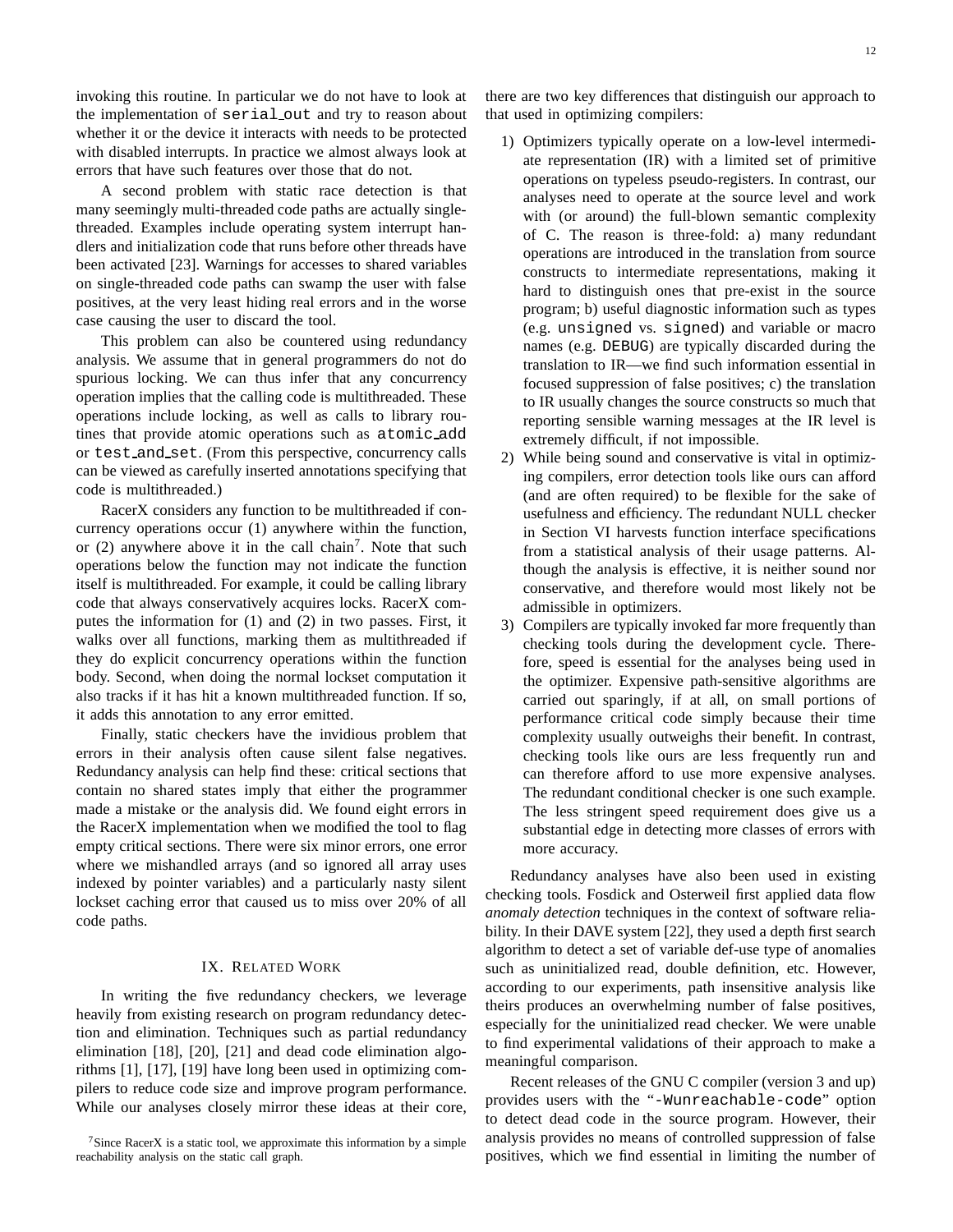false warnings. Also, because of its recent inception, the dead code detection algorithm is not yet fully functional<sup>8</sup> as of this writing.

Dynamic techniques [7], [16] instruments the program and detects anomalies that arise during execution. However, they are weaker in that they can only find errors on executed paths. Furthermore, the run-time overhead and difficulty in instrumenting low-level operating system code limits the applicability of dynamic approaches. The effectiveness of the dynamic approach is unclear because of the lack of experimental results.

Finally, some of the errors we found overlap with ones detected by other non-redundant checkers. For example, Splint [12] warns about fall-through case branches in switch statements even when they do not cause redundancies. It could have (but did not) issued a warning for the error shown in Figure  $4.9$  However, many if not most of the errors we find (particularly those in Section V and Section VI) are not found by other tools and thus seem worth investigating. Unfortunately we cannot do a more direct comparision to Splint because it lacks experimental data and we were unable to use it to compile the programs we check.

## X. CONCLUSION

This paper explored the hypothesis that redundancies, like type errors, flag higher-level correctness mistakes. We evaluated the approach using five checkers which we applied to the Linux, OpenBSD, and PostgreSQL. These simple analyses found many surprising (to us) error types. Further, they correlated well with known hard errors: redundancies seemed to flag confused or poor programmers who were prone to other errors. These indicators could be used to identify low-quality code in otherwise high-quality systems and help managers choose audit candidates in large code bases.

## XI. ACKNOWLEDGEMENT

This research was supported in part by DARPA contract MDA904-98-C-A933 and by a grant from the Stanford Networking Research Center. Dawson Engler is partially supported by an NSF Career Award. We thank Andy Chou, Godmar Back, Russel Greene, Ted Kremenek, and Ted Unangst for their help in writing this paper. We would also like to thank the editors and the anonymous reviewers for their helpful comments.

#### **REFERENCES**

- [1] A. V. Aho, R. Sethi, and J. D. Ullman. *Compilers: Principles, Techniques, and Tools*. Addison-Wesley, Reading, Massachusetts, 1986.
- [2] A. Aiken, M. Fahndrich, and Z. Su. Detecting races in relay ladder logic programs. In *Proceedings of the 1st International Conference on Tools and Algorithms for the Construction and Analysis of Systems*, April 1998.
- [3] K. Ashcraft and D.R. Engler. Using programmer-written compiler extensions to catch security holes. In *Proceedings of 2002 IEEE Symposium on Security and Privacy*, May 2002.

<sup>8</sup>One sample error in the GCC analysis is reported at http://gcc.gnu.org/ml/gcc-prs/2003-03/msg01359.html.

<sup>9</sup>Apparently the parser was having trouble understanding the code and did not get far enough to check the problem part of the program.

- [4] T. Ball and S.K. Rajamani. Automatically validating temporal safety properties of interfaces. In *SPIN 2001 Workshop on Model Checking of Software*, May 2001.
- [5] W.R. Bush, J.D. Pincus, and D.J. Sielaff. A static analyzer for finding dynamic programming errors. *Software: Practice and Experience*, 30(7):775–802, June 2000.
- [6] G. Casella and R. L. Berger. *Statistical Inference*. Wadsworth Group, Pacific Grove, CA, 2002.
- [7] F. T. Chan and T. Y. Chen. AIDA–a dynamic data flow anomaly detection system for Pascal programs. *Software: Practice and Experience*, 17(3):227–239, March 1987.
- [8] A. Chou, J. Yang, B. Chelf, S. Hallem, and D.R. Engler. An empirical study of operating systems errors. In *Proceedings of the Eighteenth ACM Symposium on Operating Systems Principles*, October 2001.
- [9] R. DeLine and M. Fahndrich. Enforcing high-level protocols in lowlevel software. In *Proceedings of the ACM SIGPLAN 2001 Conference on Programming Language Design and Implementation*, June 2001.
- [10] D.R. Engler and K. Ashcraft. RacerX: effective, static detection of race conditions and deadlocks. In *Proceedings of the Nineteenth ACM Symposium on Operating Systems Principles*, October 2003.
- [11] D.R. Engler, D.Y. Chen, S. Hallem, A. Chou, and B. Chelf. Bugs as deviant behavior: a general approach to inferring errors in systems code. In *Proceedings of the Eighteenth ACM Symposium on Operating Systems Principles*, pages 57–72. ACM Press, October 2001.
- [12] D. Evans, J. Guttag, J. Horning, and Y.M. Tan. LCLint: a tool for using specifications to check code. In *Proceedings of the 2nd ACM SIGSOFT Symposium on Foundations of Software Engineering*, pages 87–96. ACM Press, December 1994.
- [13] C. Flanagan, M.R.K. Leino, M. Lillibridge, C. Nelson, J. Saxe, and R. Stata. Extended static checking for Java. In *Proceedings of the SIGPLAN '02 Conference on Programming Language Design and Implementation*, pages 234–245, June 2002.
- [14] D. Freedman, R. Pisani, and R. Purves. *Statistics*. W W Norton & Co., third edition, September 1997.
- [15] S. Hallem, B. Chelf, Y. Xie, and D.R. Engler. A system and language for building system-specific, static analyses. In *Proceedings of the ACM SIGPLAN 2002 Conference on Programming Language Design and Implementation*, pages 69–82. ACM Press, June 2002.
- [16] J. C. Huang. Detection of data flow anomaly through program instrumentation. *IEEE Transactions on Software Engineering*, 5(3):226–236, May 1979.
- [17] K. Kennedy. *In S. Muchnick and N. Jones, editors, Program Flow Analysis: Theory and Applications*, chapter A Survey of Data Flow Analysis Techniques, pages 5–54. Prentice-Hall, 1981.
- [18] J. Knoop, O. Rüthing, and B. Steffen. Lazy code motion. In *Proceedings of the SIGPLAN '92 Conference on Programming Language Design and Implementation*, pages 224–234, June 1992.
- [19] J. Knoop, O. Rüthing, and B. Steffen. Partial dead code elimination. In *Proceedings of the SIGPLAN '94 Conference on Programming Language Design and Implementation*, pages 147–158, June 1994.
- [20] E. Morel and C. Renvoise. Global optimization by suppression of partial redundancies. *Communications of the ACM*, 22(2):96–103, February 1979.
- [21] E. Morel and C. Renvoise. *In S. Muchnick and N. Jones, editors, Program Flow Analysis: Theory and Applications*, chapter Interprocedural Elimination of Partial Redundancies, pages 160–188. Prentice-Hall, 1981.
- [22] L.J. Osterweil and L. D. Fosdick. DAVE–a validation error detection and documentation system for fortran programs. *Software: Practice and Experience*, 6(4):473–486, December 1976.
- [23] S. Savage, M. Burrows, G. Nelson, P. Sobalvarro, and T. E. Anderson. Eraser: A dynamic data race detector for multithreaded programming. *ACM Transactions on Computer Systems*, 15(4):391–411, November 1997.
- [24] N. Sterling. WARLOCK a static data race analysis tool. In *USENIX Winter Technical Conference*, pages 97–106, January 1993.
- D. Wagner, J. Foster, E. Brewer, and A. Aiken. A first step towards automated detection of buffer overrun vulnerabilities. In *The 2000 Network and Distributed Systems Security Conference. San Diego, CA*, February 2000.

**Yichen Xie** is a Ph.D. candidate in the Computer Science Department at Stanford. He received his B.S. in Computer Science from Yale in 2001,